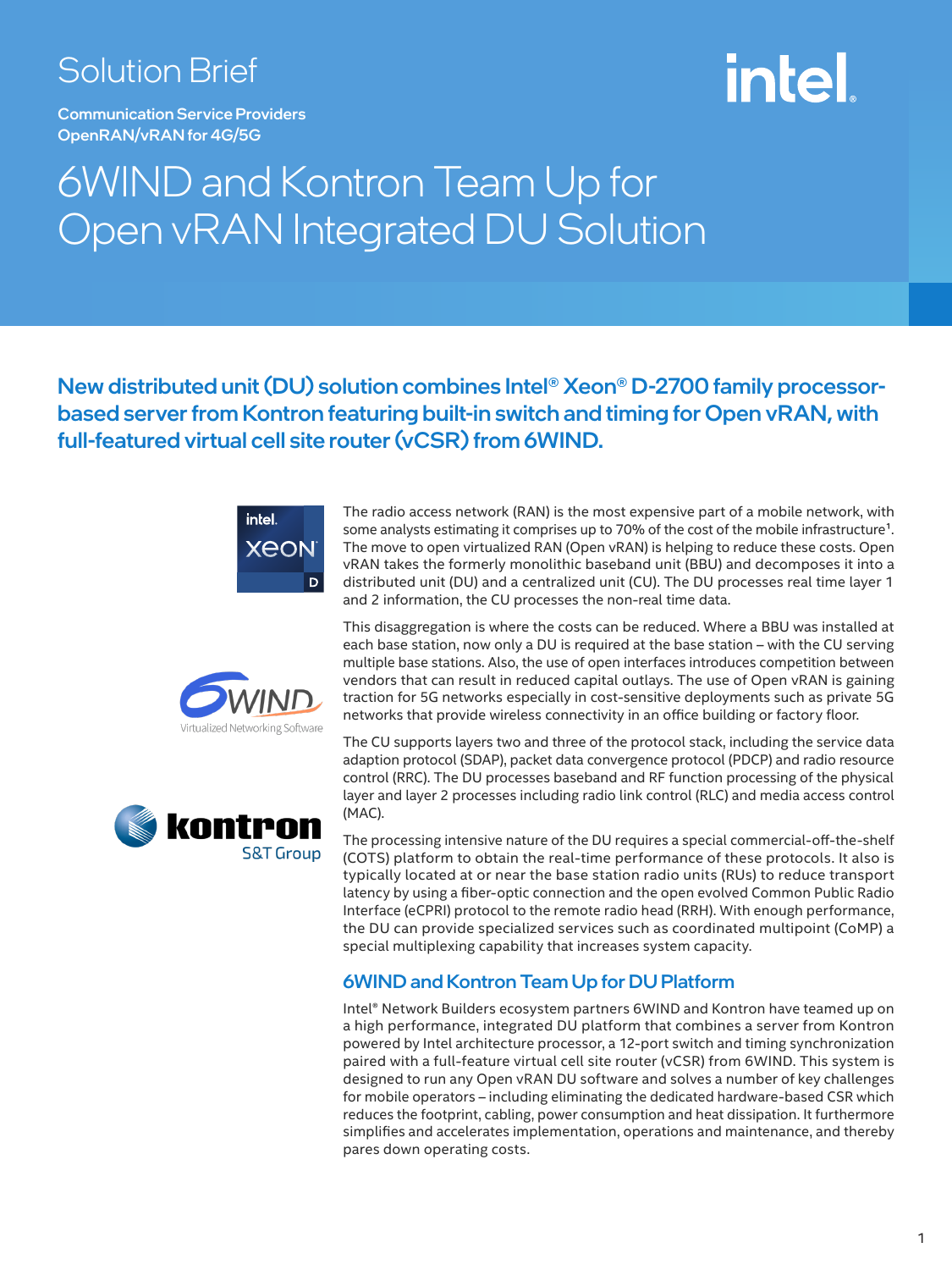#### **ME/RS1310: KONTRON FAR EDGE SERVER BLOCK DIAGRAM**



**Figure 1.** Block diagram of Kontron ME1310 mobile edge server.

#### Kontron ME1310 Far Edge Server

The Intel® Xeon® D-2700 family-based Kontron ME1310² is the next in a line of Kontron mobile edge platforms designed to optimize the deployment of Open vRAN. The server leverages Kontron's more than four years of OpenRAN market experience and ISV partnerships resulting in a unique product design that delivers wide operating temperature range, support of harsh environments and support for AC/DC power. The ME1310 is also available in a hardened passively cooled, IP-65 sealed enclosure (named RS1310<sup>3</sup>) to support deployments directly into an outdoor setting (including pole mount).

The new high performance platform caters to MNOs who seek hardware that uses COTS parts, but is designed to deliver on the Open vRAN promise of network elasticity and a fully virtualized cloud RAN architecture.

The ME1310 is powered by Intel Xeon D-2700 family processors with up to 20 cores - a 25% increase in cores compared to the previous generation of the CPU. This increased core count allows for more sectors/radios to be supported by a single Kontron ME1310. In some applications, customers have deployed up to 12 sectors with the previous server model and Kontron believes that the increased core count in the Intel Xeon D-2700 family processors can support up to 25% more sectors.

The Intel Xeon D-2700 processor family is designed for compact solutions for indoor, outdoor and ruggedized environments and scales up to 20 cores. The CPUs are based on a ball grid

array (BGA) substrate that delivers best-in-class feature set per Watt compared to previous Intel Xeon D SoCs.

The Intel Xeon D-2700 processor family features integrated Ethernet, which scales up to 100Gbps. The Xeon D-2700 processor family provides up to 32 lanes of PCIe Gen 4 and 24 lanes of PCIe Gen 3 delivering a total of 56 high speed IO lanes for data transfer.

This I/O capacity is used by the Kontron system to support two PCIE Gen 4 x16 3/4LFH card slots for high-speed acceleration cards including the Intel® vRAN Dedicated Accelerator ACC100 for 5G forward error correction acceleration and the Intel® FPGA PAC N3000 smart network interface card (NIC). The SmartNIC accelerates network traffic up to 100 Gbps to support low-latency, high-bandwidth 5G applications.

The improvements to the Intel® Advanced Vector Extensions 512 (Intel® AVX-512) in the Intel Xeon D-2700 family CPU have a big impact on the virtualized networking within the server as it boosts data plane development kit (DPDK) packet throughput and IP security (IPSec) performance when compared to previous generation products.

For acceleration of cryptography and compression operations, the ME1310 supports the on-chip Intel® QuickAssist Technology (Intel® QAT). Intel QAT accelerates symmetric encryption and authentication, asymmetric encryption, digital signatures, RSA, DH, and ECC, and lossless data compression.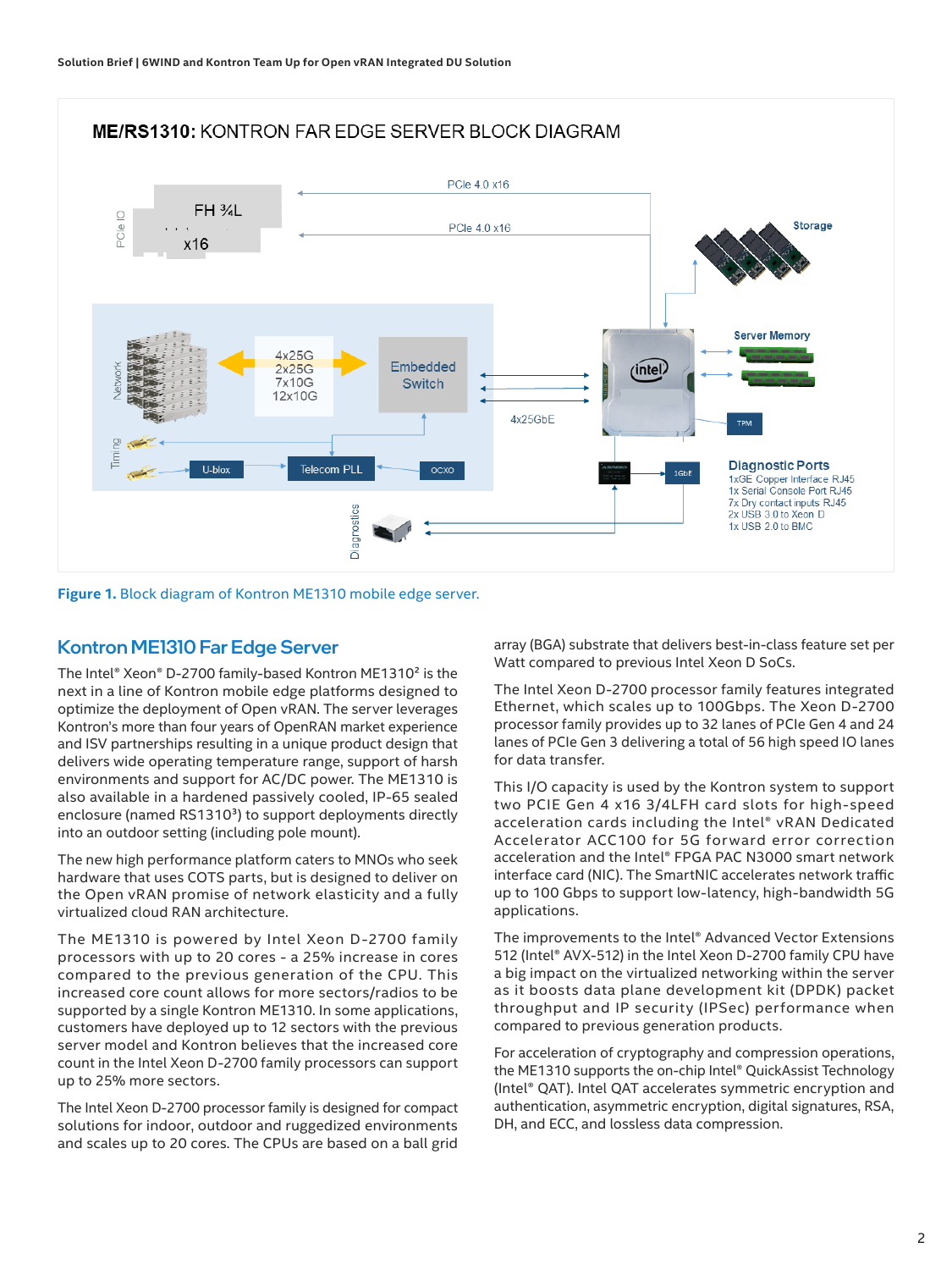#### Integrated Switching and Precision Timing

The Kontron ME1310 has a built in 12-port, 200 Gbps switch for fiber optic front haul connections. The switch features four SFP28 and eight SFP+ ports to support fiber-optic connections at 25 GbE or 10 GbE.

5G has low latency requirements necessitating that the DU hardware support high accuracy packet timing for the connection between the DU and the RRH/RU. The switch includes support for the most popular timing protocols to ensure low-latency connections between the DU and the RRH. These protocols include Synchronous Ethernet and IEEE 1588v2 Precision Timing Protocol in either master or boundary clock (BC) mode. The switch has several clock source options including an onboard oven controlled crystal oscillator (OCXO) supporting up to four hours of autonomous hold over time, and an input for global navigation satellite system (GNSS) synchronization with a pulse per second (PPS) output port.

The ME1310 server supports up to 512GB of DDR4 memory at 3200MHz. For storage, the server supports four M.2 low profile memory banks supporting up to 2TB of RAID storage. Kontron has built independent management into the server that includes support for the Redfish application programming interface (API) and Intelligent Platform Management Interface (IPMI) v2.0 Secure Remote Management Capabilities (encrypted firmware, boot, storage, secure boot, and failsafe boot). The server also uses the Intel® Trusted Platform Module (TPM 2.0) microcontroller that stores keys, passwords, and digital certificates.

#### Integrating Virtual Cell Site Routing into the DU Server

The 6WIND vCSR is a virtualized cell site router solution, part of 6WIND's Virtual Service Router (VSR) product family. The vCSR is tailored to the RAN needs of 5G and 4G mobile network operators. The primary purpose of the vCSR is to provide full IP/MPLS routing with very high efficiency, and high-performance end-to-end IPsec VPN security in a RAN for hauling aggregated traffic to the operator's core network.

The 6WIND vCSR is optimized to support all required CSR features and delivers its line-rate performance in a small CPU and memory footprint. This efficient and small footprint of the 6WIND vCSR allows the rest of the CPU and Memory resources to be dedicated to the DU and other needed functions.

Based on 6WIND's core technology, vCSR provides line-rate performance, linearly scalable forwarding performance on Intel® architecture hardware such as the Kontron ME1310. It also delivers very low and deterministic latency, which is of utmost importance for real-time low-latency 5G network applications.

The 6WIND vCSR is one of the applications provided by the company's Virtual Service Router, which supports a full range of routing protocols and is optimized for high-performance routing on Intel Xeon D-2700 family-based servers.

vCSR can be deployed on bare metal (PNF), virtualized (VNF) or containerized (CNF) with full hardware and software disaggregation. With support for private (KVM, VMWare ESXi) and public clouds (AWS, GCP, Azure).

The 6WIND vCSR has the following capabilities:

- Broad set of routing protocols: BGP, OSPF v2, OSPF v3, IS-IS, PBR, RIP and RIPng
- Fast route lookup implementation, allowing for top-notch performance, low convergence time and optimal routing decisions
- In the Kontron Open RAN DU solution, the vCSR runs as a virtual machine in a KVM environment.
- QoS: Traffic conditioning, shaping, policing and hierarchical QoS
- Security: ACL Support, DDoS protection through BGP FlowSpec
- Integrated high performance IPsec VPN support
- Device management

Figure 2 shows a cell site deployment scenario where the distributed unit (DU) aggregates multiple radio units (RU), the aggregated traffic is then backhauled to the provider edge and core. As a result of the 6WIND vCSR running on top of the Kontron ME1310 as a VNF, the need for a discrete hardwarebased cell site router is eliminated. This reduces capital expenditure, simplifies deployment and operations for each cell site deployment.



**Figure 2.** 6WIND virtual cell site router in a typical cell site.